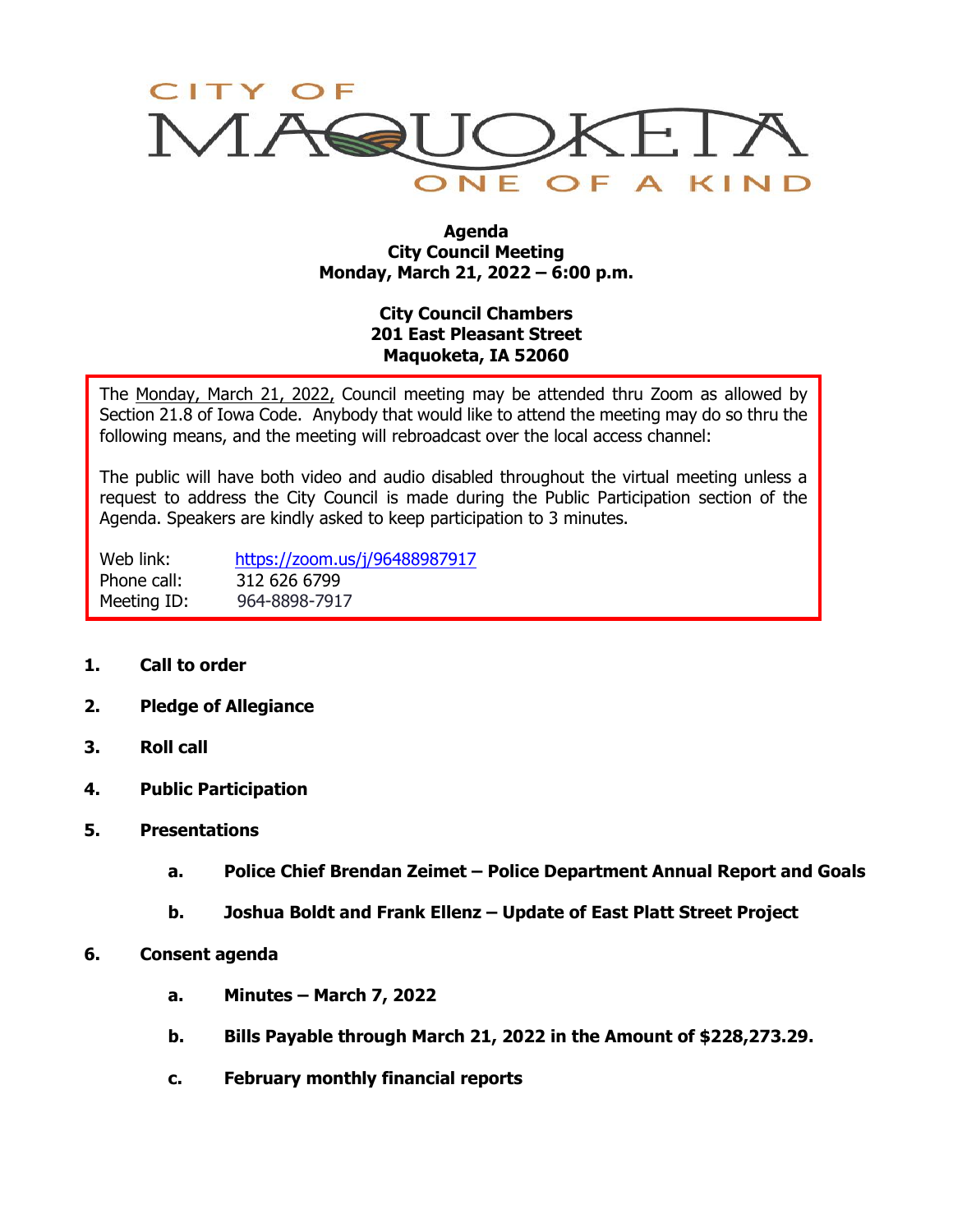- **d. KJ's Convenience renewal Class "E" liquor license and Sunday sales**
- **e. Resolution approving the subrecipient agreement for 2022 CDBG-CV Grant with Innovate 120**
- **f. Resolution approving the contract for 2022 CDBG-CV Grant administration to ECIA for Project Innovate 120**
- **g. Resolution approving the subrecipient agreement for 2022 CDBG-CV Public Facilities Grant for YMCA Facility**
- **h. Resolution approving the contract for 2022 CDBG-CV Grant administration to ECIA**
- **i. Resolution providing for the duplication of benefits policy for the CDBG-CV Housing Conversion Grant**
- **j. Resolution approving the subrecipient agreement for 2022 CDBG-CV Grant with Robert Abbott for Housing Conversion of 138 S Main St.**
- **k. Resolution approving Farmers Creek fire protection extension**
- **7. Public Hearings**
	- **a. Public Hearing regarding FY 2022-2023 Proposed Budget and CIP**.
	- **b. Public Hearing regarding CDBG-CV Housing Conversion Grant for 138 S Main Street**
- **8. Old business**
	- **a. Resolution approving FY 2022-2023 Proposed Budget and CIP**
	- **b. An Ordinance Amending Title III Community Protection, Chapter 3 Traffic Code Subchapter 3G Stop and Yield Intersections Section 1 Stop Intersections of the City Code of Ordinances – First Reading**
- **9. New business**
	- **a. Resolution approving an agreement between Maquoketa/Clinton County for Re-precincting to Bloomfield Township**
	- **b. Resolution allowing McClure Engineering to file grant application with FAA for Design of Runway**
	- **c. Discussion and Possible authorizing payment to Construction Materials Testing for services related to the Airport Runway Re-Design in the Amount of \$7,810**